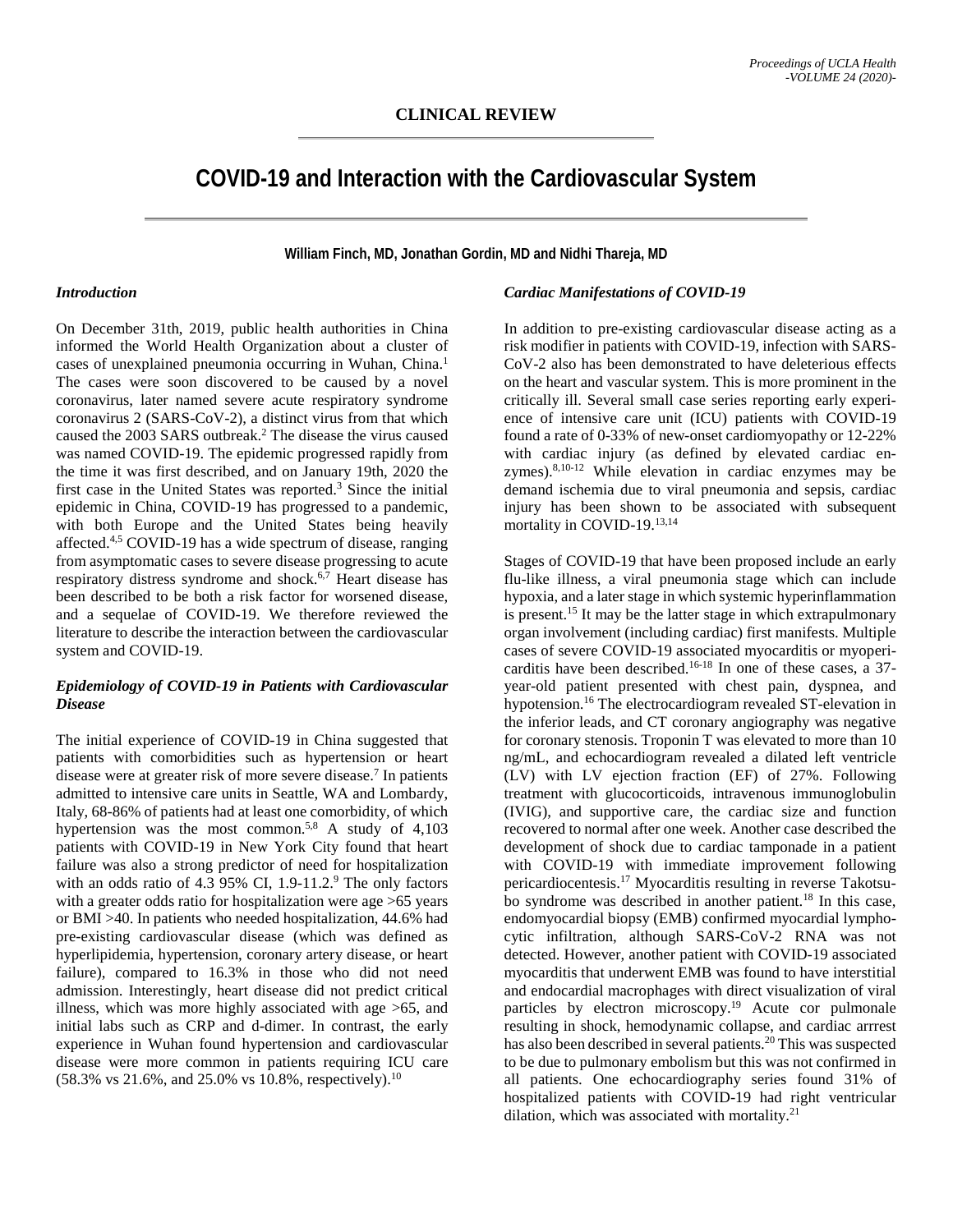There have been two described COVID-19 cases in orthotopic heart transplant recipients (OHT).<sup>22</sup> One patient had mild disease with fever for two days followed by fatigue and poor appetite. The other was hospitalized with severe disease requiring facemask oxygen. After a course of steroids, IVIG, and supportive care, he was eventually weaned off oxygen and was discharged one month after admission. It is not yet clear how OHT modifies the risk of COVID-19. While immunosuppression raises risk of infection, some hypothesize that attenuation of the hyperinflammatory response of COVID-19 with immunosuppression could be protective.<sup>23</sup>

The first known death in the United States due to COVID-19 was a 57-year-old female who was found on autopsy to have died of myocardial rupture.<sup>24</sup> The autopsy revealed myocarditis and "transmural myocardial ischemia" resulting in rupture of the left ventricle. Notably, despite the pathologic finding of transmural ischemia, there was no evidence of coronary atherosclerosis or thrombosis.

# *Effects of Renin-Angiotensin-Aldosterone System Inhibitors*

The SARS-CoV-2 virus uses the spike protein to bind the ACE2 enzyme which is expressed in cells from multiple organs, most importantly alveolar epithelial cells.25 The ACE2 enzyme's primary action is to convert angiotensin II into angiotensin-(1- 7). Because the Renin-Angiotensin-Aldosterone System (RAAS) is a target for pharmacologic therapy in heart disease and hypertension, the utilization of ACE2 by SARS-CoV-2 is relevant to patients with cardiovascular disease. Angiotensin II (AT2) is a vasoconstrictor and profibrotic peptide. There is conflicting evidence on the effect of angiotensin converting enzyme inhibitors (ACE-I) or angiotensin receptor blockers (ARB) on ACE2, however some animal studies show upregulation of ACE2 with both drug classes.<sup>26</sup> This has been hypothesized to have either a protective or deleterious effect on COVID-19 severity. The concern for worsened severity of SARS-CoV-2 infection arises from the fact that upregulation of ACE2 would provide further sites for viral entry into host cells.25 However, downregulation of ACE2 by SARS-CoV-2 may also result in acute lung injury, possibly due to the deleterious effects of angiotensin II that is no longer being converted to angiotensin-(1-7). Additionally, the cardioprotective effects of ACE2 may be reduced in the setting of downregulation. The direct inhibition of AT2 by ARBs may also prevent the negative effects it has on the lungs.

Early in the epidemic, concerns were raised about continuing patients who were on ACE-inhibitors or ARBs.<sup>27</sup> Although hypertension is associated with the development of severe disease, ACE-I or ARB use is a potential confounder. Major medical societies including the American College of Cardiology, American Heart Association, and the European Society of Cardiology responded by issuing statements supporting continuation of ACE-Is and ARBs in patients who were already taking them.<sup>25,27</sup> Several recent studies have sought to clarify the presence of an association between ACE-I/ARB use and mortality.28,29 One of these studies found that in-

hospital mortality in 362 patients with hypertension was similar between patients taking and those not taking ACE-Is or ARBs.<sup>27</sup> The other study of 1128 hospitalized COVID-19 patients with hypertension found that mortality was nearly three-fold higher in those not taking ACE-Is or ARBs.<sup>29</sup> These findings, while non-randomized, seem to support society recommendations to continue ACE-Is and ARBs. Randomized controlled trials of losartan in both inpatients and outpatients with COVID-19 are currently recruiting.<sup>30</sup>

# *COVID-19 and Thrombosis*

As COVID-19 cases have dramatically increased worldwide, thrombosis has emerged as a potential complication of the disease. Autopsy series have found evidence of pulmonary thrombotic microangiopathy, which may be due to an underlying endothelialitis and endothelial injury from SARS-CoV-2 infection.31,32 In one series of critically ill patients with COVID-19, a 25-31% incidence of thrombotic events was reported.<sup>33,34</sup> This included 27% of patients with venous thromboembolism (VTE) and 4% with arterial thromboembolism. All patients in this series were on standard dose thromboprophylaxis. One autopsy study found that 58% of patients had VTE, with pulmonary embolism as the cause of death in 33%.<sup>35</sup> Furthermore, several patients under 50 years of age with no or minimal pre-existing comorbidities have developed large-vessel stroke during SARS-CoV-2 infection, the youngest reported being a 33-year-old woman without underlying health conditions.36

Prophylactic doses of heparin, primarily low-molecular weight heparin, are associated with lower mortality in patients with elevated D-dimer levels compared to those not receiving heparin products.<sup>37</sup> Treatment dose anticoagulation is also associated with lower mortality in ventilated patients with COVID-19.38 However, the American Society of Hematology and Anticoagulation Forum of North America at this time recommend only using prophylactic doses of anticoagulation until randomized trial evidence supporting escalated doses is available.39 Randomized trials evaluating therapeutic versus prophylactic doses of enoxaparin are currently recruiting.<sup>40</sup> Another currently recruiting trial seeks to compare aspirin, clopidogrel, low-dose rivaroxaban, and statin therapy to standard care.<sup>41</sup>

#### *Mechanical Circulatory Support and COVID-19*

When hemodynamic collapse occurs with COVID-19, multiple therapeutic options are available. Depending on hospital resource availability, age, and other comorbidities, palliative care should be considered. Goals of care discussions should be conducted with hospitalized patients as soon as possible, given the potential for rapid decompensation. Some patients who are critically ill with COVID-19, have received mechanical circulatory support with extracorporeal membrane oxygenation (ECMO). Patients who should be prioritized for ECMO are younger with minimal comorbidities. Indications for venoarterial (VA) ECMO include shock or hypotension despite the use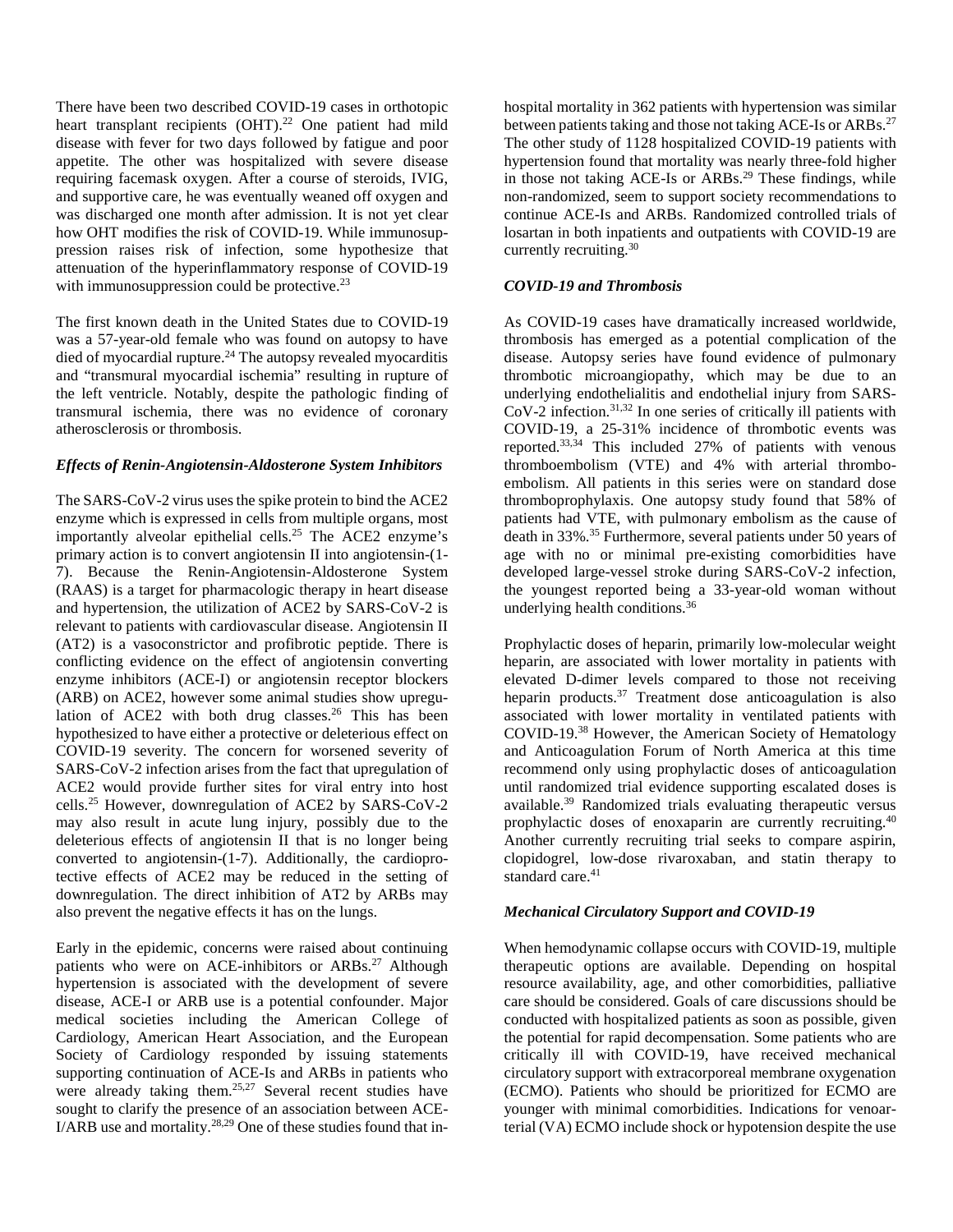of vasopressors, often in the setting of cardiomyopathy.<sup>42</sup> Further, the United States Food & Drug Administration (FDA) granted an emergency use authorization for the RP Impella percutaneous right ventricular (RV) assist device in the setting of COVID-19 related RV failure.<sup>43</sup> To our knowledge, there have been no reported cases of this use. Further, it should be noted that no randomized controlled trial level evidence for RP Impella exists to demonstrate an improvement in outcomes in RV failure, and the FDA has released a warning that postapproval studies have shown an increased rate of mortality with RP Impella use. 44

# *Cardiac Imaging Findings in COVID-19*

As many patients with SARS-CoV-2 present with cardiopulmonary complaints, echocardiography is widely available and commonly employed to evaluate these patients. One international survey of COVID-19 patients found that in patients without known prior cardiac disease, 49% had abnormalities on echocardiogram of various severity.<sup>45</sup> These were broad in scope, including left ventricular dysfunction (39%), right ventricular dysfunction (33%), evidence of infarction or myocarditis (8%), and elevated pulmonary pressures. While many these abnormalities were considered mild or moderate, 15% of patients had severe abnormalities. Another repeatedly reported finding was increased left ventricular wall thickness, representative of edema in the setting of myocardial inflammation.46-49 In one case report, a previously health 57-year-old man presented with elevated cardiac enzymes, B-type natriuretic peptide and ECG changes. Subsequent echocardiogram showed a reduced ejection fraction with thickened, echo-bright walls of the left ventricle. Cardiac MRI confirmed the presence of interstitial edema and as well as late gadolinium enhancement indicating scarring and fibrosis.46

While less readily available, cardiac MRI is better equipped to detect subtle changes in the heart and provide insights into pathology. In one study, 78% of patients had abnormalities on MRI, including many patients who did not need hospitalization, implying milder symptoms.<sup>50</sup> Of these, 60% had inflammation, 32% had late gadolinium enhancement, and 22% had pericardial enhancement. As the median time from diagnosis to MRI was 71 days, this raises the concern for long lasting effects of even mild COVID19 infections. Patients with COVID-19 have myocardial edema as demonstrated on T2-weighted and myocardial mapping techniques with cardiac MRI.46,48 The edema reflects inflammation, although it is not entirely clear whether this is from direct viral infection and injury to myocytes versus the body's immune response to the infection. Patients with cardiac MRI-demonstrated edema and inflammation have undergone endomyocardial biopsy (EMB) demonstrating a lymphocytic infiltration, but without SARS-CoV-2 genetic material being recovered.<sup>49</sup> This may provide important insights into the importance of monitoring and if necessary minimizing the body's immune response as it may be the primary driver of cardiac damage.

Of further concern is that patients infected with COVID-19 may show subtle cardiac abnormalities which have an unclear implication for future problems. A single institution study of 18 patients infected with SARS-CoV-2 reported, all patients with normal left ventricular ejection fraction on standard echocardiography. However, 93% had abnormal myocardial deformation (strain) imaging, which can detect subtle abnormalities in myocardial motion in multiple dimensions.<sup>51</sup> Regional strain patterns were the most often abnormal in basal segments in what could be described as "reverse Takotsubolike," and such patterns were noted in patients even with mild cases of COVID. The long-term significance of these changes is not yet clear.

# *Cardiac Abnormalities seen in Children with COVID-19*

Reports in recent months have shown that children are usually less symptomatic than adults from the infection caused by SARS-CoV-2 virus. However, an emergence of a severe postinfectious syndrome (3-6 weeks usually after the initial infection) defined as Multisystem Inflammatory Syndrome in Children (MIS-C) with clinical features resembling both Kawasaki disease (KD) and toxic shock syndrome has been reported.52

As New York became the epicenter of outbreaks in the United States, hospitals in NY started reporting concerning symptoms in children exposed to SARS-Cov-2 with high degree of cardiovascular compromise, often with circulatory shock, myocardial depression, and coronary involvement. Dufort et al. studied children from New York hospital during the early pandemic with 95 confirmed and 4 suspected MIS-C cases. All presented with subjective fever or chills; 97% had tachycardia, 80% had gastrointestinal symptoms, 60% had a rash, 56% had conjunctival injection, and 27% had mucosal changes. Vasopressor support was needed in 62% of children, 53% had evidence of myocarditis, 80% were admitted to intensive care unit and 2 died.<sup>53</sup>

Cardiac dysfunction is commonly noted in MIS-C and findings include left ventricular (LV) dysfunction, coronary artery aneurysms, arrhythmias, valvular dysfunction, pericardial effusion and elevated cardiac biomarkers.53 Feldstein et al. studied 183 children with MIS-C from 53 centers in the US. More than half required vasopressor or vasoactive support, 1 in 12 had coronary artery aneurysms and 38% of patients had LVEF (left ventricular ejection fraction)  $<$  55%.<sup>54</sup> The incidence of coronary artery changes has varied among different studies ranging from ~9% to 25% and a small number of large coronary artery aneurysms have been reported. It is unclear at this time if the coronary artery aneurysms enlarge after illness onset like seen in  $KD$ .<sup>52</sup>

Several echocardiographic changes have been noted in children with MIS-C. A single-center, retrospective study done by Matsubara et al. assessed 28 patients with MISC-C, 20 normal control subjects and 17 patients with classic KD and found that the MIS-C group had lower LVEF, lower right ventricular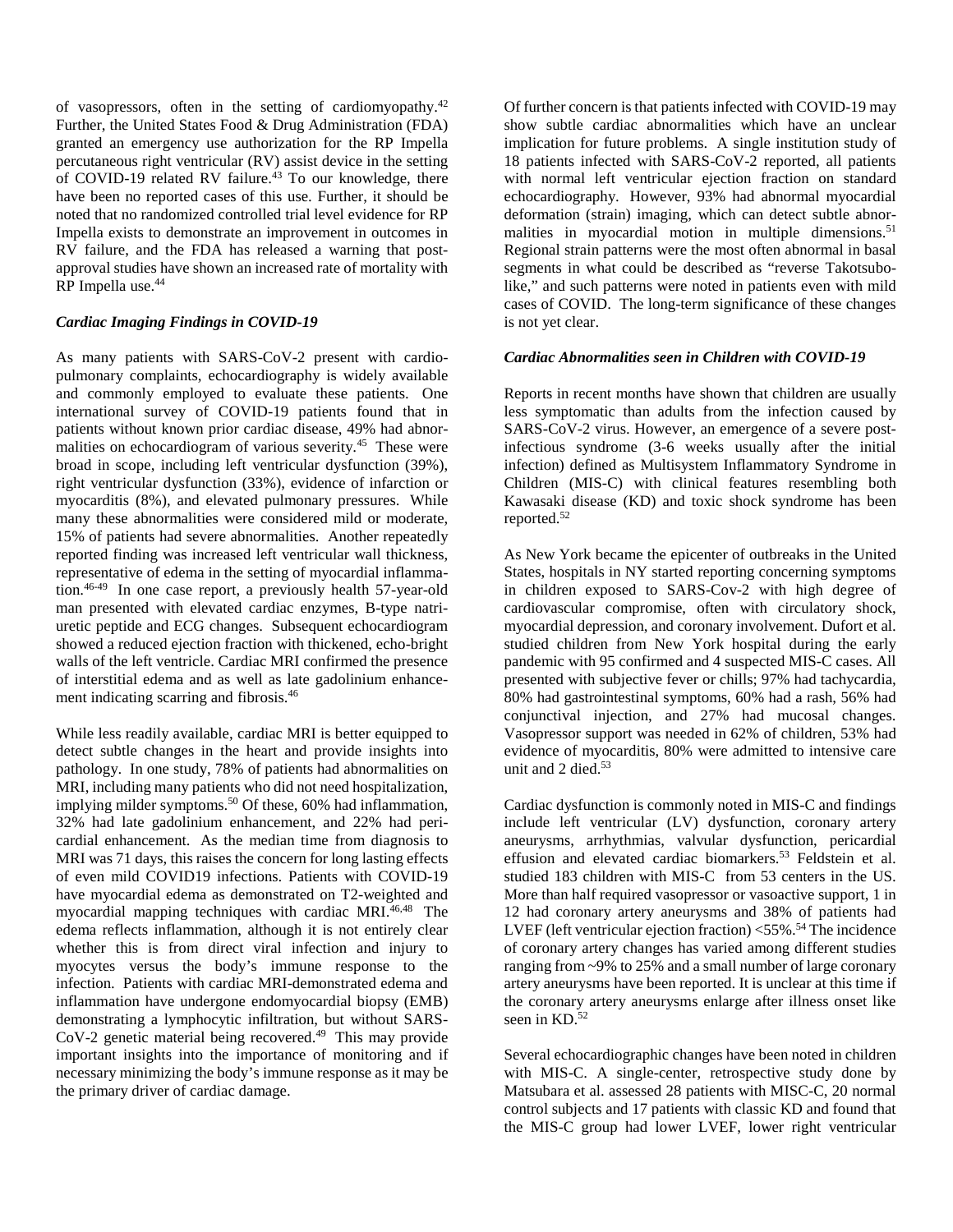systolic function and reduced measure of LV systolic strain and strain rate. There were abnormalities in systolic and diastolic function even in patients with MIS-C with preserved EF which usually improved over medial follow-up of 5 days.<sup>55</sup>

A combination of cytokine storm, systemic inflammation and acute stress are thought to lead to LV dysfunction. The LV systolic function in most cases seemed to recover within 1 to 2 weeks of diagnosis.<sup>56</sup> Due to short-term follow up so far, the long-term implications on myocardial health are unknown. Future larger multicenter MIS-C studies over longer periods of time are needed to assess evolution of cardiac abnormalities over time.

# **REFERENCES**

- 1. https://www.who.int/csr/don/05-january-2020 pneumonia-of-unkown-cause-china/en/.
- 2. **Wang C, Horby PW, Hayden FG, Gao GF**. A novel coronavirus outbreak of global health concern. *Lancet*. 2020 Feb 15;395(10223):470-473. doi: 10.1016/S0140- 6736(20)30185-9. Epub 2020 Jan 24. Erratum in: *Lancet*. 2020 Jan 29;: PMID: 31986257; PMCID: PMC7135038.
- 3. **Holshue ML, DeBolt C, Lindquist S, Lofy KH, Wiesman J, Bruce H, Spitters C, Ericson K, Wilkerson S, Tural A, Diaz G, Cohn A, Fox L, Patel A, Gerber SI, KimL, Tong S, Lu X, Lindstrom S, Pallansch MA, Weldon WC, Biggs HM, Uyeki TM, Pillai SK; Washington State 2019-nCoV Case Investigation Team**. First Case of 2019 Novel Coronavirus in the United States. *N Engl J Med*. 2020 Mar 5;382(10):929-936. doi: 10.1056/NEJMoa2001191. Epub 2020 Jan 31. PMID: 32004427; PMCID: PMC7092802.
- 4. **Sommer P, Lukovic E, Fagley E, Long DR, Sobol JB, Heller K, Moitra VK, Pauldine R, O'Connor MF, Shahul S, Nunnally ME, Tung A**. Initial Clinical Impressions of the Critical Care of COVID-19 Patients in Seattle, New York City, and Chicago. *Anesth Analg*. 2020 Jul;131(1):55-60. doi: 10.1213/ANE.0000000000004830. PMID: 32221172; PMCID: PMC7172559.
- 5. **Grasselli G, Zangrillo A, Zanella A, Antonelli M, Cabrini L, Castelli A, Cereda D, Coluccello A, Foti G, Fumagalli R, Iotti G, Latronico N, Lorini L, Merler S, Natalini G, Piatti A, Ranieri MV, Scandroglio AM, Storti E, Cecconi M, Pesenti A; COVID-19 Lombardy ICU Network**. Baseline Characteristics and Outcomes of 1591 Patients Infected With SARS-CoV-2 Admitted to ICUs of the Lombardy Region, Italy. *JAMA*. 2020 Apr 28;323(16):1574-1581. doi: 10.1001/jama.2020.5394. PMID: 32250385; PMCID: PMC7136855.
- 6. **Mizumoto K, Kagaya K, Zarebski A, Chowell G**. Estimating the asymptomatic proportion of coronavirus disease 2019 (COVID-19) cases on board the Diamond Princess cruise ship, Yokohama, Japan, 2020. *Euro Surveill*. 2020 Mar;25(10):2000180. doi: 10.2807/1560- 7917.ES.2020.25.10.2000180. PMID: 32183930; PMCID: PMC7078829.
- 7. **Guan WJ, Ni ZY, Hu Y, Liang WH, Ou CQ, He JX, Liu L, Shan H, Lei CL, Hui DSC, Du B, Li LJ, Zeng G, Yuen KY, Chen RC, Tang CL, Wang T, Chen PY, Xiang J, Li SY, Wang JL, Liang ZJ, Peng YX, Wei L, Liu Y, Hu YH, Peng P, Wang JM, Liu JY, Chen Z, Li G, Zheng ZJ, Qiu SQ, Luo J, Ye CJ, Zhu SY, Zhong NS; China Medical Treatment Expert Group for Covid-19**. Clinical Characteristics of Coronavirus Disease 2019 in China. *N Engl J Med*. 2020 Apr 30;382(18):1708- 1720. doi: 10.1056/NEJMoa2002032. Epub 2020 Feb 28. PMID: 32109013; PMCID: PMC7092819.
- 8. **Arentz M, Yim E, Klaff L, Lokhandwala S, Riedo FX, Chong M, Lee M**. Characteristics and Outcomes of 21 Critically Ill Patients With COVID-19 in Washington State. *JAMA*. 2020 Apr 28;323(16):1612-1614. doi: 10.1001/jama.2020.4326. PMID: 32191259; PMCID: PMC7082763.
- 9. **Petrilli CM, Jones SA, Yang J, Rajagopalan H, O'Donnell L, Chernyak Y, Tobin KA, Cerfolio RJ, Francois F, Horwitz LI**. Factors associated with hospitalization and critical illness among 4,103 patients with Covid-19 disease in New York City. Preprint: https://www.medrxiv.org/content/10.1101/2020.04.08.200 57794v1.full.pdf.
- 10. **Wang D, Hu B, Hu C, Zhu F, Liu X, Zhang J, Wang B, Xiang H, Cheng Z, Xiong Y, Zhao Y, Li Y, Wang X, Peng Z**. Clinical Characteristics of 138 Hospitalized Patients With 2019 Novel Coronavirus-Infected Pneumonia in Wuhan, China. *JAMA*. 2020 Mar 7;323(11):1061-1069. doi: 10.1001/jama.2020.1585. PMID: 32031570; PMCID: PMC7042881.
- 11. **Bhatraju PK, Ghassemieh BJ, Nichols M, Kim R, Jerome KR, Nalla AK, Greninger AL, Pipavath S, Wurfel MM, Evans L, Kritek PA, West TE, Luks A, Gerbino A, Dale CR, Goldman JD, O'Mahony S, Mikacenic C**. Covid-19 in Critically Ill Patients in the Seattle Region - Case Series. *N Engl J Med.* 2020 May 21;382(21):2012-2022. doi: 10.1056/NEJMoa2004500. Epub 2020 Mar 30. PMID: 32227758; PMCID: PMC7143164.
- 12. **Huang C, Wang Y, Li X, Ren L, Zhao J, Hu Y, Zhang L, Fan G, Xu J, Gu X, Cheng Z, Yu T, Xia J, Wei Y, Wu W, Xie X, Yin W, Li H, Liu M, Xiao Y, Gao H, Guo L, Xie J, Wang G, Jiang R, Gao Z, Jin Q, Wang J, Cao B**. Clinical features of patients infected with 2019 novel coronavirus in Wuhan, China. *Lancet*. 2020 Feb 15;395(10223):497-506. doi: 10.1016/S0140-6736(20) 30183-5. Epub 2020 Jan 24. Erratum in: *Lancet*. 2020 Jan 30;: PMID: 31986264; PMCID: PMC7159299.
- 13. **Shi S, Qin M, Shen B, Cai Y, Liu T, Yang F, Gong W, Liu X, Liang J, Zhao Q, Huang H, Yang B, Huang C**. Association of Cardiac Injury With Mortality in Hospitalized Patients With COVID-19 in Wuhan, China. *JAMA Cardiol.* 2020 Jul 1;5(7):802-810. doi: 10.1001/ jamacardio.2020.0950. PMID: 32211816; PMCID: PMC7097841.
- 14. **Guo T, Fan Y, Chen M, Wu X, Zhang L, He T, Wang H, Wan J, Wang X, Lu Z.** Cardiovascular Implications of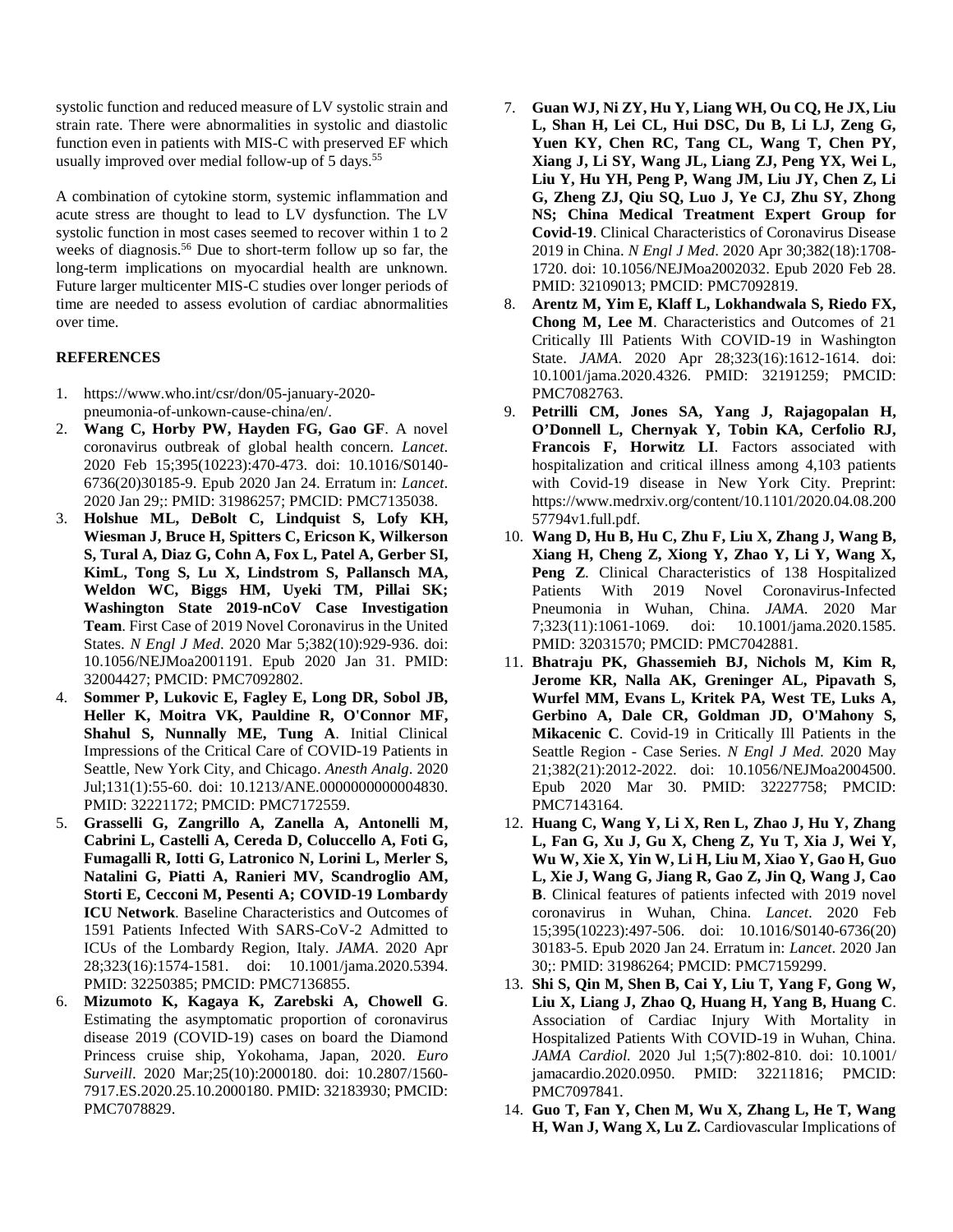Fatal Outcomes of Patients With Coronavirus Disease 2019 (COVID-19). *JAMA Cardiol*. 2020 Jul 1;5(7):811- 818. doi: 10.1001/jamacardio.2020.1017. PMID: 32219356; PMCID: PMC7101506.

- 15. **Siddiqi HK, Mehra MR.** COVID-19 illness in native and immunosuppressed states: A clinical-therapeutic staging proposal. *J Heart Lung Transplant*. 2020 May;39(5):405- 407. doi: 10.1016/j.healun.2020.03.012. Epub 2020 Mar 20. PMID: 32362390; PMCID: PMC7118652.
- 16. **Hu H, Ma F, Wei X, Fang Y**. Coronavirus fulminant myocarditis saved with glucocorticoid and human immunoglobulin. *Eur Heart J*. 2020 Mar 16:ehaa190. doi: 10.1093/eurheartj/ehaa190. Epub ahead of print. PMID: 32176300; PMCID: PMC7184348.
- 17. **Hua A, O'Gallagher K, Sado D, Byrne J**. Lifethreatening cardiac tamponade complicating myopericarditis in COVID-19. *Eur Heart J*. 2020 Jun 7;41(22):2130. doi: 10.1093/eurheartj/ehaa253. PMID: 32227076; PMCID: PMC7184427.
- 18. **Sala S, Peretto G, Gramegna M, Palmisano A, Villatore A, Vignale D, De Cobelli F, Tresoldi M, Cappelletti AM, Basso C, Godino C, Esposito A**. Acute myocarditis presenting as a reverse Tako-Tsubo syndrome in a patient with SARS-CoV-2 respiratory infection. *Eur Heart J*. 2020 May 14;41(19):1861-1862. doi: 10.1093/eurheartj/ ehaa286. PMID: 32267502; PMCID: PMC7184339.
- 19. **Tavazzi G, Pellegrini C, Maurelli M, Belliato M, Sciutti F, Bottazzi A, Sepe PA, Resasco T, Camporotondo R, Bruno R, Baldanti F, Paolucci S, Pelenghi S, Iotti GA, Mojoli F, Arbustini E**. Myocardial localization of coronavirus in COVID-19 cardiogenic shock. *Eur J Heart Fail.* 2020 May;22(5):911-915. doi: 10.1002/ejhf.1828. Epub 2020 Apr 11. PMID: 32275347; PMCID: PMC7262276.
- 20. **Creel-Bulos C, Hockstein M, Amin N, Melhem S, Truong A, Sharifpour M.** Acute Cor Pulmonale in Critically Ill Patients with Covid-19. *N Engl J Med*. 2020 May 21;382(21):e70. doi: 10.1056/NEJMc2010459. Epub 2020 May 6. PMID: 32374956; PMCID: PMC7281714.
- 21. **Argulian E, Sud K, Vogel B, Bohra C, Garg VP, Talebi S, Lerakis S, Narula J.** Right Ventricular Dilation in Hospitalized Patients With COVID-19 Infection. *JACC Cardiovasc Imaging*. 2020 Nov;13(11):2459-2461. doi: 10.1016/j.jcmg.2020.05.010. Epub 2020 May 15. PMID: 32426088; PMCID: PMC7228729.
- 22. **Li F, Cai J, Dong N**. First cases of COVID-19 in heart transplantation from China. *J Heart Lung Transplant*. 2020 May;39(5):496-497. doi: 10.1016/j.healun.2020.03.006. Epub 2020 Mar 17. PMID: 32362394; PMCID: PMC7156127.
- 23. **Aslam S, Mehra MR**. COVID-19: Yet another coronavirus challenge in transplantation. *J Heart Lung Transplant*. 2020 May;39(5):408-409. doi: 10.1016/ j.healun.2020.03.007. Epub 2020 Mar 14. PMID: 32253113; PMCID: PMC7141445.
- 24. https://www.sfchronicle.com/file/607/2/6072- Dowd\_Patricia\_Cabello\_-\_Autopsy.pdf.
- 25. **Vaduganathan M, Vardeny O, Michel T, McMurray JJV, Pfeffer MA, Solomon SD.** Renin-Angiotensin-Aldosterone System Inhibitors in Patients with Covid-19. *N Engl J Med*. 2020 Apr 23;382(17):1653-1659. doi: 10.1056/NEJMsr2005760. Epub 2020 Mar 30. PMID: 32227760; PMCID: PMC7121452.
- 26. **Ferrario CM, Jessup J, Chappell MC, Averill DB, Brosnihan KB, Tallant EA, Diz DI, Gallagher PE**. Effect of angiotensin-converting enzyme inhibition and angiotensin II receptor blockers on cardiac angiotensinconverting enzyme 2. *Circulation*. 2005 May 24;111(20):2605-10. doi: 10.1161/CIRCULATIONAHA. 104.510461. Epub 2005 May 16. PMID: 15897343.
- 27. **Patel AB, Verma A**. COVID-19 and Angiotensin-Converting Enzyme Inhibitors and Angiotensin Receptor Blockers: What Is the Evidence? *JAMA*. 2020 May 12;323(18):1769-1770. doi: 10.1001/jama.2020.4812. PMID: 32208485.
- 28. **Li J, Wang X, Chen J, Zhang H, Deng A**. Association of Renin-Angiotensin System Inhibitors With Severity or Risk of Death in Patients With Hypertension Hospitalized for Coronavirus Disease 2019 (COVID-19) Infection in Wuhan, China. *JAMA Cardiol*. 2020 Jul 1;5(7):825-830. doi: 10.1001/jamacardio.2020.1624. Erratum in: *JAMA Cardiol*. 2020 Aug 1;5(8):968. PMID: 32324209; PMCID: PMC7180726.
- 29. **Zhang P, Zhu L, Cai J, Lei F, Qin JJ, Xie J, Liu YM, Zhao YC, Huang X, Lin L, Xia M, Chen MM, Cheng X, Zhang X, Guo D, Peng Y, Ji YX, Chen J, She ZG, Wang Y, Xu Q, Tan R, Wang H, Lin J, Luo P, Fu S, Cai H, Ye P, Xiao B, Mao W, Liu L, Yan Y, Liu M, Chen M, Zhang XJ, Wang X, Touyz RM, Xia J, Zhang BH, Huang X, Yuan Y, Loomba R, Liu PP, Li H**. Association of Inpatient Use of Angiotensin-Converting Enzyme Inhibitors and Angiotensin II Receptor Blockers With Mortality Among Patients With Hypertension Hospitalized With COVID-19. *Circ Res*. 2020 Jun 5;126(12):1671- 1681. doi: 10.1161/CIRCRESAHA.120.317134. Epub 2020 Apr 17. Erratum in: *Circ Res*. 2020 Aug 28;127(6):e147. Rohit, Loomba [corrected to Loomba, Rohit]. PMID: 32302265; PMCID: PMC7265882.
- 30. **Bavishi C, Maddox TM, Messerli FH**. Coronavirus Disease 2019 (COVID-19) Infection and Renin Angiotensin System Blockers. *JAMA Cardiol*. 2020 Jul 1;5(7):745-747. doi: 10.1001/jamacardio.2020.1282. PMID: 32242890.
- 31. **Fox SE, Akmatbekov A, Harbert JL, Li G, Brown JQ, Vander Heide RS**. Pulmonary and cardiac pathology in Covid-19: the first autopsy series from New Orleans. Preprint: https://www.medrxiv.org/content/10.1101/ 2020.04.06.20050575v1.full.pdf
- 32. **Ackermann M, Verleden SE, Kuehnel M, Haverich A, Welte T, Laenger F, Vanstapel A, Werlein C, Stark H, Tzankov A, Li WW, Li VW, Mentzer SJ, Jonigk D**. Pulmonary Vascular Endothelialitis, Thrombosis, and Angiogenesis in Covid-19. *N Engl J Med*. 2020 Jul 9;383(2):120-128. doi: 10.1056/NEJMoa2015432. Epub 2020 May 21. PMID: 32437596; PMCID: PMC7412750.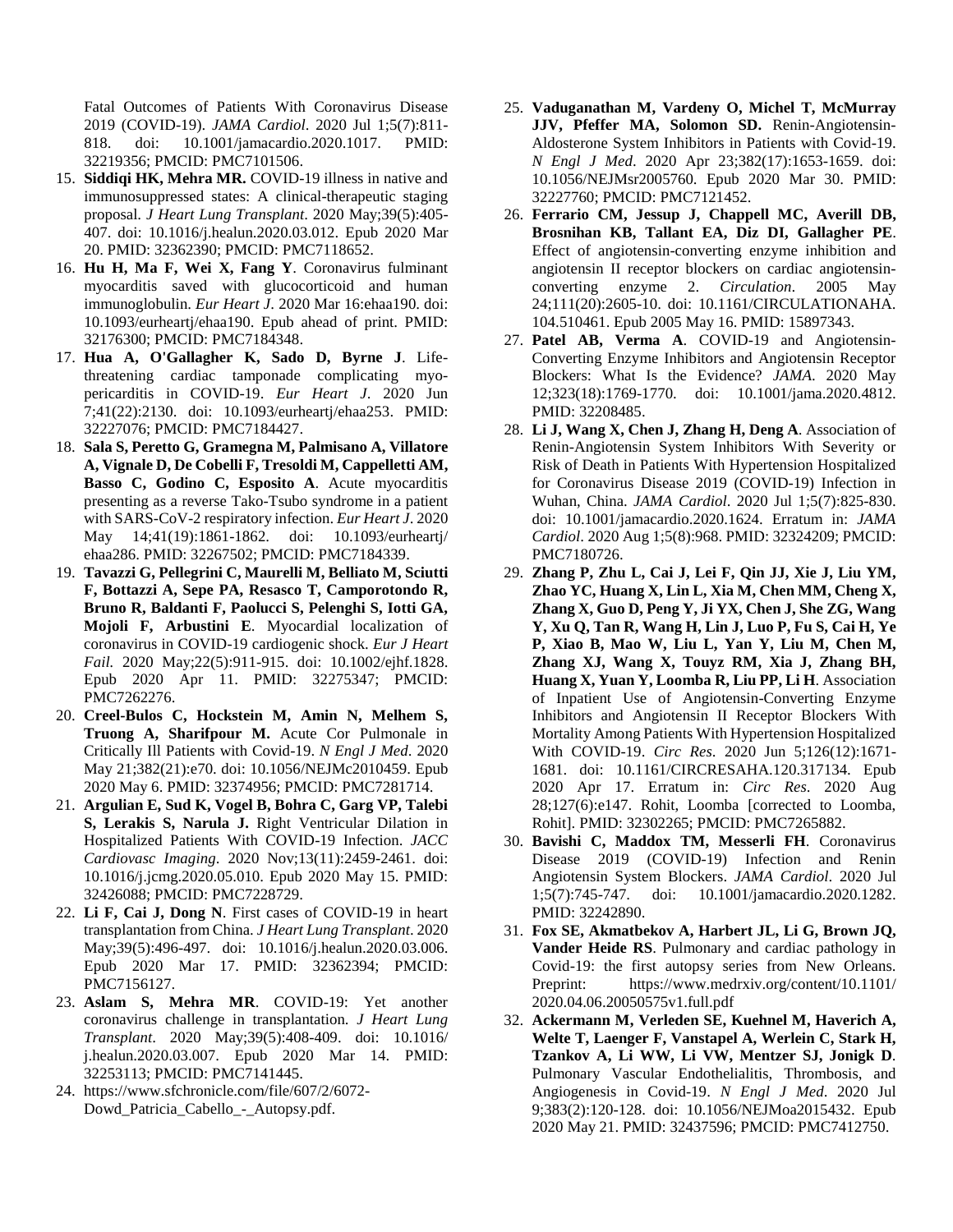- 33. **Cui S, Chen S, Li X, Liu S, Wang F**. Prevalence of venous thromboembolism in patients with severe novel coronavirus pneumonia. *J Thromb Haemost*. 2020 Jun;18(6):1421-1424. doi: 10.1111/jth.14830. Epub 2020 May 6. PMID: 32271988; PMCID: PMC7262324.
- 34. **Klok FA, Kruip MJHA, van der Meer NJM, Arbous MS, Gommers DAMPJ, Kant KM, Kaptein FHJ, van Paassen J, Stals MAM, Huisman MV, Endeman H.** Incidence of thrombotic complications in critically ill ICU patients with COVID-19. *Thromb Res*. 2020 Jul;191:145- 147. doi: 10.1016/j.thromres.2020.04.013. Epub 2020 Apr 10. PMID: 32291094; PMCID: PMC7146714.
- 35. **Wichmann D, Sperhake JP, Lütgehetmann M, Steurer S, Edler C, Heinemann A, Heinrich F, Mushumba H, Kniep I, Schröder AS, Burdelski C, de Heer G, Nierhaus A, Frings D, Pfefferle S, Becker H, Bredereke-Wiedling H, de Weerth A, Paschen HR, Sheikhzadeh-Eggers S, Stang A, Schmiedel S, Bokemeyer C, Addo MM, Aepfelbacher M, Püschel K, Kluge S**. Autopsy Findings and Venous Thromboembolism in Patients With COVID-19: A Prospective Cohort Study. *Ann Intern Med*. 2020 Aug 18;173(4):268-277. doi: 10.7326/M20-2003. Epub 2020 May 6. PMID: 32374815; PMCID: PMC7240772.
- 36. **Oxley TJ, Mocco J, Majidi S, Kellner CP, Shoirah H, Singh IP, De Leacy RA, Shigematsu T, Ladner TR, Yaeger KA, Skliut M, Weinberger J, Dangayach NS, Bederson JB, Tuhrim S, Fifi JT**. Large-Vessel Stroke as a Presenting Feature of Covid-19 in the Young. *N Engl J Med*. 2020 May 14;382(20):e60. doi: 10.1056/NEJM c2009787. Epub 2020 Apr 28. PMID: 32343504; PMCID: PMC7207073.
- 37. **Tang N, Bai H, Chen X, Gong J, Li D, Sun Z**. Anticoagulant treatment is associated with decreased mortality in severe coronavirus disease 2019 patients with coagulopathy. *J Thromb Haemost*. 2020 May;18(5):1094- 1099. doi: 10.1111/jth.14817. Epub 2020 Apr 27. PMID: 32220112.
- 38. **Paranjpe I, Fuster V, Lala A, Russak AJ, Glicksberg BS, Levin MA, Charney AW, Narula J, Fayad ZA, Bagiella E, Zhao S, Nadkarni GN**. Association of Treatment Dose Anticoagulation With In-Hospital Survival Among Hospitalized Patients With COVID-19. *J Am Coll Cardiol.* 2020 Jul 7;76(1):122-124. doi: 10.1016/ j.jacc.2020.05.001. Epub 2020 May 6. PMID: 32387623; PMCID: PMC7202841.
- 39. **Barnes GD, Burnett A, Allen A, Blumenstein M, Clark NP, Cuker A, Dager WE, Deitelzweig SB, Ellsworth S, Garcia D, Kaatz S, Minichiello T**. Thromboembolism and anticoagulant therapy during the COVID-19 pandemic: interim clinical guidance from the anticoagulation forum. *J Thromb Thrombolysis*. 2020 Jul;50(1):72-81. doi: 10.1007/s11239-020-02138-z. PMID: 32440883; PMCID: PMC7241581.
- 40. https://clinicaltrials.gov/ct2/show/NCT04359277.
- 41. https://clinicaltrials.gov/ct2/show/NCT04333407.
- 42. **Bartlett RH, Ogino MT, Brodie D, McMullan DM, Lorusso R, MacLaren G, Stead CM, Rycus P, Fraser**

**JF, Belohlavek J, Salazar L, Mehta Y, Raman L, Paden ML**. Initial ELSO Guidance Document: ECMO for COVID-19 Patients with Severe Cardiopulmonary Failure. *ASAIO J*. 2020 May;66(5):472-474. doi: 10.1097/MAT. 0000000000001173. Erratum in: *ASAIO J*. 2020 Aug;66(8):e113. PMID: 32243267; PMCID: PMC7273858.

- 43. https://www.fda.gov/media/138462/download.
- 44. https://www.fda.gov/medical-devices/letters-health-careproviders/update-increased-rate-mortality-patientsreceiving-abiomed-impella-rp-system-letter-health-care.
- 45. **Dweck MR, Bularga A, Hahn RT, Bing R, Lee KK, Chapman AR, White A, Salvo GD, Sade LE, Pearce K, Newby DE, Popescu BA, Donal E, Cosyns B, Edvardsen T, Mills NL, Haugaa K**. Global evaluation of echocardiography in patients with COVID-19. *Eur Heart J Cardiovasc Imaging*. 2020 Sep 1;21(9):949-958. doi: 10.1093/ehjci/jeaa178. PMID: 32556199; PMCID: PMC7337658.
- 46. **Inciardi RM, Lupi L, Zaccone G, Italia L, Raffo M, Tomasoni D, Cani DS, Cerini M, Farina D, Gavazzi E, Maroldi R, Adamo M, Ammirati E, Sinagra G, Lombardi CM, Metra M**. Cardiac Involvement in a Patient With Coronavirus Disease 2019 (COVID-19). *JAMA Cardiol*. 2020 Jul 1;5(7):819-824. doi: 10.1001/ jamacardio.2020.1096. PMID: 32219357; PMCID: PMC7364333.
- 47. **Zeng JH, Liu YX, Yuan J, Wang FX, Wu WB, Li JX, Wang LF, Gao H, Wang Y, Dong CF, Li YJ, Xie XJ, Feng C, Liu L**. First case of COVID-19 complicated with fulminant myocarditis: a case report and insights. *Infection*. 2020 Oct;48(5):773-777. doi: 10.1007/s15010-020-01424- 5. Epub 2020 Apr 10. PMID: 32277408; PMCID: PMC7146072.
- 48. **Manka R, Karolyi M, Polacin M, Holy EW, Nemeth J, Steiger P, Schuepbach RA, Zinkernagel AS, Alkadhi H, Mehra MR, Ruschitzka F**. Myocardial edema in COVID-19 on cardiac MRI. *J Heart Lung Transplant.* 2020 Jul;39(7):730-732. doi: 10.1016/j.healun.2020.04.025. Epub 2020 May 28. PMID: 32650881.
- 49. **Doyen D, Moceri P, Ducreux D, Dellamonica J**. Myocarditis in a patient with COVID-19: a cause of raised troponin and ECG changes. *Lancet*. 2020 May 9;395(10235):1516. doi: 10.1016/S0140-6736(20)30912- 0. Epub 2020 Apr 23. PMID: 32334650; PMCID: PMC7180035.
- 50. **Rajpal S, Tong MS, Borchers J, Zareba KM, Obarski TP, Simonetti OP, Daniels CJ.** Cardiovascular Magnetic Resonance Findings in Competitive Athletes Recovering From COVID-19 Infection. *JAMA Cardiol*. 2020 Sep 11:e204916. doi: 10.1001/jamacardio.2020.4916. Epub ahead of print. PMID: 32915194; PMCID: PMC7489396.
- 51. **Stöbe S, Richter S, Seige M, Stehr S, Laufs U, Hagendorff A**. Echocardiographic characteristics of patients with SARS-CoV-2 infection. *Clin Res Cardiol*. 2020 Aug 14:1–18. doi: 10.1007/s00392-020-01727-5. Epub ahead of print. PMID: 32803387; PMCID: PMC7428201.